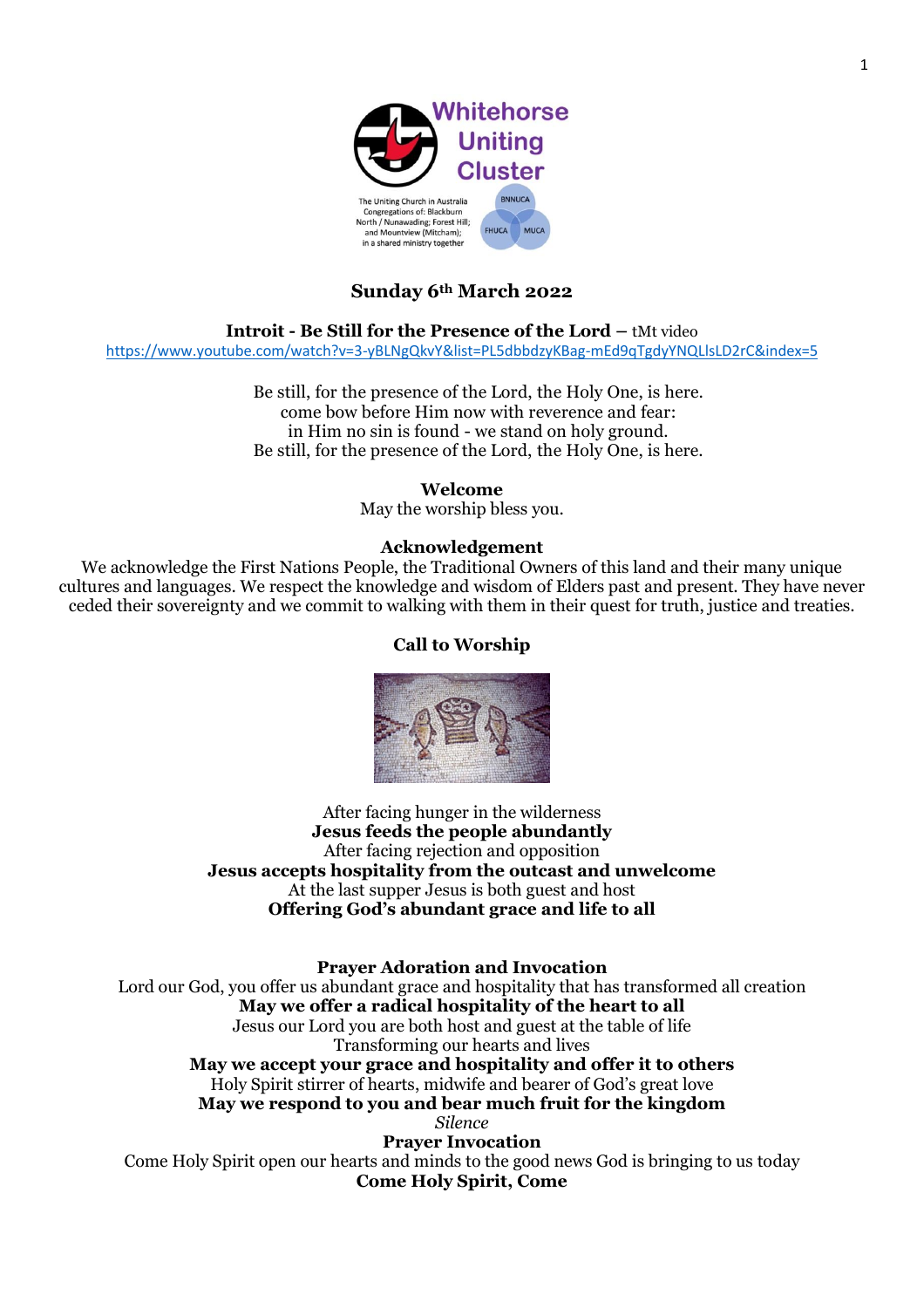

*Leunig – used with permission*

## **Prayer of Confession**

Loving God, transform our hearts Forgive us if we haven't loved you with all our being and others as ourselves During Lent help us spend some time with you in prayer allowing you to do the deep work in our hearts that brings life and transformation May we deepen our relationship with you and come to know of your hospitality in Jesus and through others May our hearts stir where we grow and can offer a radical hospitality of the heart May we be able to let go of unforgiveness and embrace your grace and love Lord, forgive us as we come before you in this moment of silence Give us the grace to forgive others and ourselves *Silence* Hear then Jesus Christ's words of grace to us *"Your sins are forgiven"* **Thanks be to God**

**YouTube Hymn 684 Love will be our Lenten Calling – Elizabeth Smith**

Rev Paul Rees-Rhorbacher & Rev James-Lee Callard (Holy Hermits online) 2021 <https://youtu.be/RLegowSR2nk>



# **Commissioning of Daniel Farnsworth**

*Daniel Farnsworth, Daryl Hawkey, Chris Manuofetoa and Rev's Peter, Pete, Tina gather around the baptismal font.*

> Water is poured into the font by Daryl who prays: Come, Lord Jesus, refresh the lives of your faithful people.

## **Prayer**

Eternal God, we give you thanks that through the gift of baptism you call us to a new way of life in your realm of grace and peace. By the power of your Holy Spirit let your will be done in our lives and in this world that you love; through Jesus Christ our Saviour. Amen.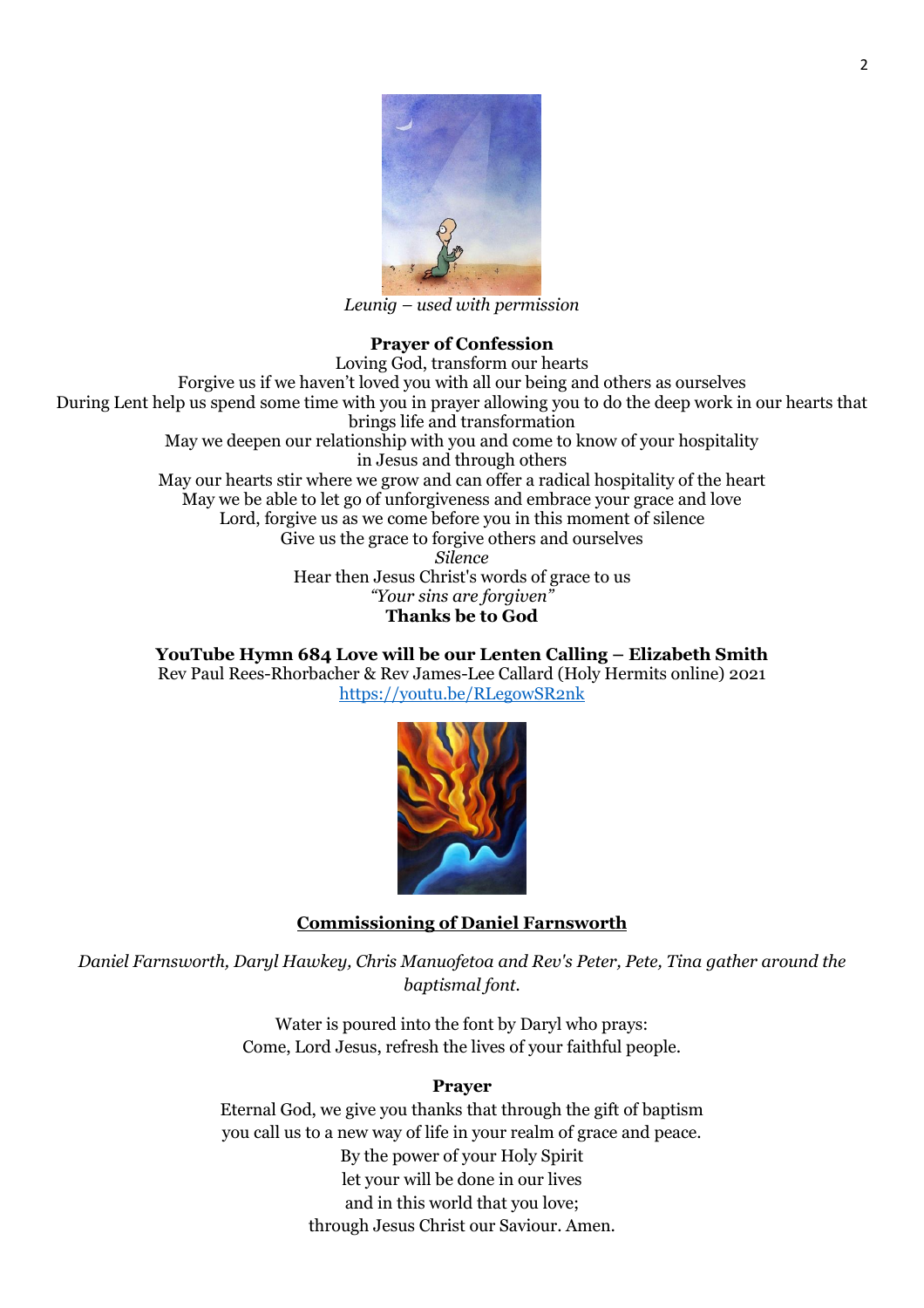## **Remembering our Baptism**

There are diverse gifts **But it is the same Spirit who gives them** There are different ways of serving God **But it is the same Lord who is served**

God works through people in different ways **But it is the same God whose purpose is achieved through them all** Each one of us is given a gift by the Spirit **And there is no gift without its co-responding service** There is one ministry of Christ **And in this ministry, we all share** Together we are the body of Christ **And individually members of it**

# *Chris Manuofetoa says:*  **Always remember that you are baptised and be thankful.**

*Tina, Peter and Pete take a Rosemary sprig and sprinkle water on members of the congregation*

## **Commissioning**

*Daniel Farnsworth - I undertake to work respectfully and compassionately with my supervisors and colleagues and leaders and members of Whitehorse Uniting Cluster in my placement to achieve the goals outlined in my learning agreement*

*Peter, Pete and Tina - We undertake to help you work towards your goals outlined in your learning agreement and provide opportunities for you to meet these goals*

*Peter - Members of the Whitehorse Uniting Cluster, will you support, pray and care for and encourage Daniel during his placement with us as he works towards achieving the goals outlined in his learning agreement?*

*We will*

# **All the people say:**

Generous God, touch us again with the fire of your Spirit and renew in us all the grace of our baptism, that we may profess the one true faith and live in love and unity with all who are baptised into Christ. Amen.

## *Please welcome Daniel (Tina)*

**Hymn 403 Come Holy Spirit Lord of Grace (Tye)** Choir of North Shoreham and Bassett Parish 2021 **<https://youtu.be/LNEY6Tn2ehI>**

## **Reading – David Rowe - Luke 9:10-17 NLT**

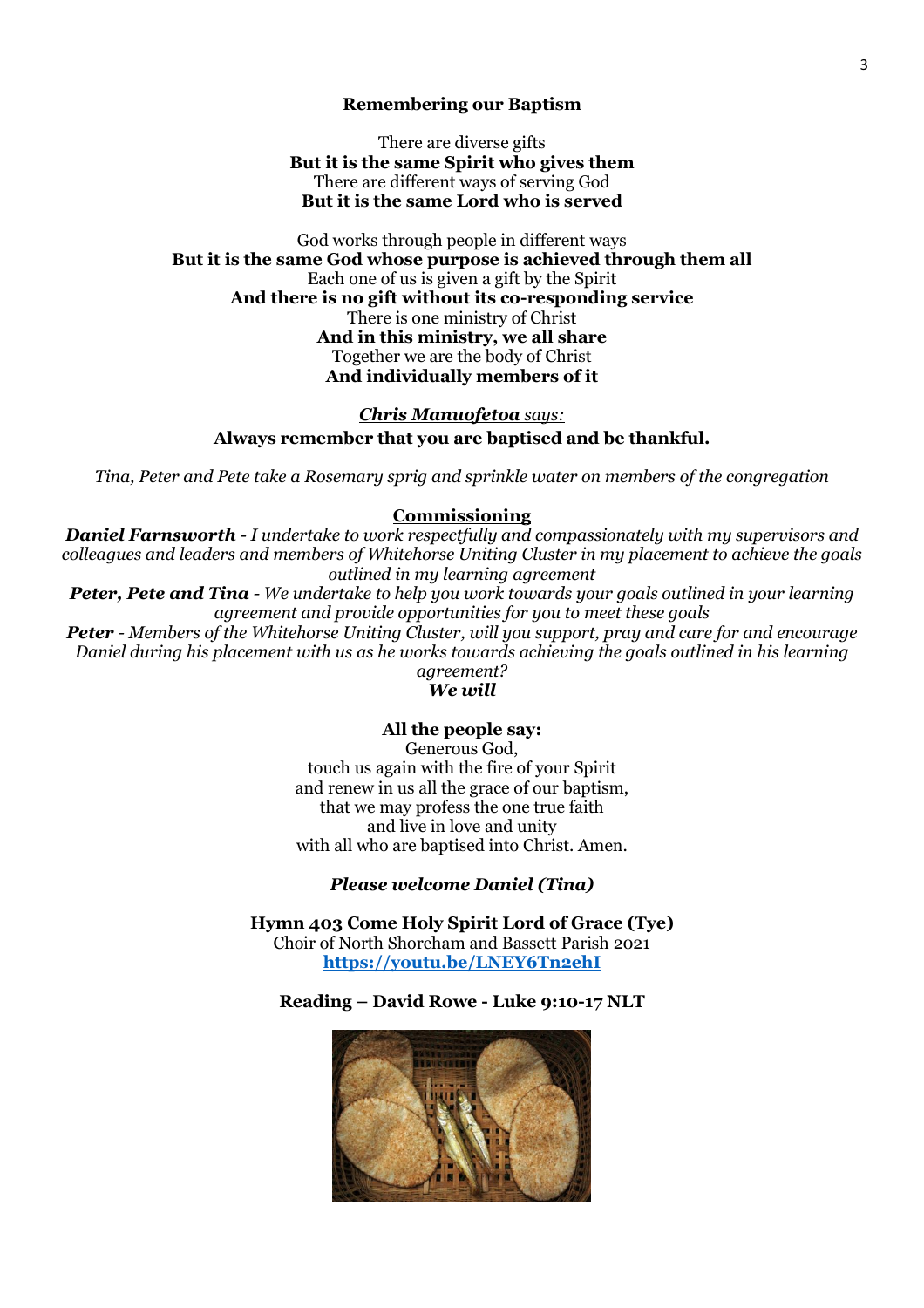# **Jesus Feeds Five Thousand**

**<sup>10</sup>** When the apostles returned, they told Jesus everything they had done. Then he slipped quietly away with them toward the town of Bethsaida. **<sup>11</sup>**But the crowds found out where he was going, and they followed him. He welcomed them and taught them about the Kingdom of God, and he healed those who were sick. **<sup>12</sup>** Late in the afternoon the twelve disciples came to him and said, "Send the crowds away to the nearby villages and farms, so they can find food and lodging for the night. There is nothing to eat here in this remote place."

**<sup>13</sup>**But Jesus said, "You feed them." "But we have only five loaves of bread and two fish," they answered. "Or are you expecting us to go and buy enough food for this whole crowd?" **<sup>14</sup>** For there were about 5,000 men there.

Jesus replied, "Tell them to sit down in groups of about fifty each." **<sup>15</sup>** So the people all sat down. **<sup>16</sup>** Jesus took the five loaves and two fish, looked up toward heaven, and blessed them. Then, breaking the loaves into pieces, he kept giving the bread and fish to the disciples so they could distribute it to the people. **<sup>17</sup>** They all ate as much as they wanted, and afterward, the disciples picked up twelve baskets of leftovers!

Scripture quotations are taken from the Holy Bible, New Living Translation, copyright ©1996, 2004, 2015 by Tyndale House Foundation. Used by permission of Tyndale House Publishers, Carol Stream, Illinois 60188. All rights reserved.



## **Young at Heart – Peter**

## **Sermon –Peter The generosity of God Our reading: Luke 9:10-17; For this service, we also link to the movie, "Babette's Feast".**

Our reading is one of a few stories told in all 4 gospels. There are some differences in detail, context, and emphasis but on the whole, they are very similar. Mark even tells the story twice  $-$  as a feeding of 5000 (Jews) and then another 4000 (were they Gentiles?). Clearly the story was incredibly important to the early church. If judged by how widespread the stories were told, they are much more important than the birth stories, the Beatitudes and even the Sermon on the Mount (Sermon on the plain in Luke). In fact, it seems that this story and the role of fish is even associated with the Eucharist in some parts of the early church. Luke's version of the story is associated with the disciples' mission and ministry. It happens straight after their return from healing and teaching. The crowds follow Jesus and them. Just as Jesus sent them to teach and heal, he commissions them to feed the crowd as well. Feed with what you have, meet the needs of those in your care with what you have. Let God make it sufficient.

In Mark and John's telling's, there are images of the military structure with hints of Joshua in the wilderness. For them, a kingship is reflected upon. While Luke continues the structuring of the people into groups, revolution is reimagined in the following stories. The feeding then has to be understood in the context of Jesus' coming journey to Jerusalem, his passion and death on the cross.

And so, we next hear the declaration of Jesus' Messiahship by Peter, the pivotal point in Matthew's Gospel. In Luke though, the story is still building. As mentioned above, it is placed firmly in the context of suffering and crucifixion, a path that Jesus' disciples will also need to follow, and the journey is just beginning. We see a unifying of the mission and ministry of Jesus with that of the disciples. The disciples are sent to do the very things Jesus has shown and taught them. And now he feeds the people by starting with what the disciples have – not much but it is enough.

Wow! So much in this! (I am not going to get distracted by discussion of is this a miracle or is it a story of sharing for both miss the point.)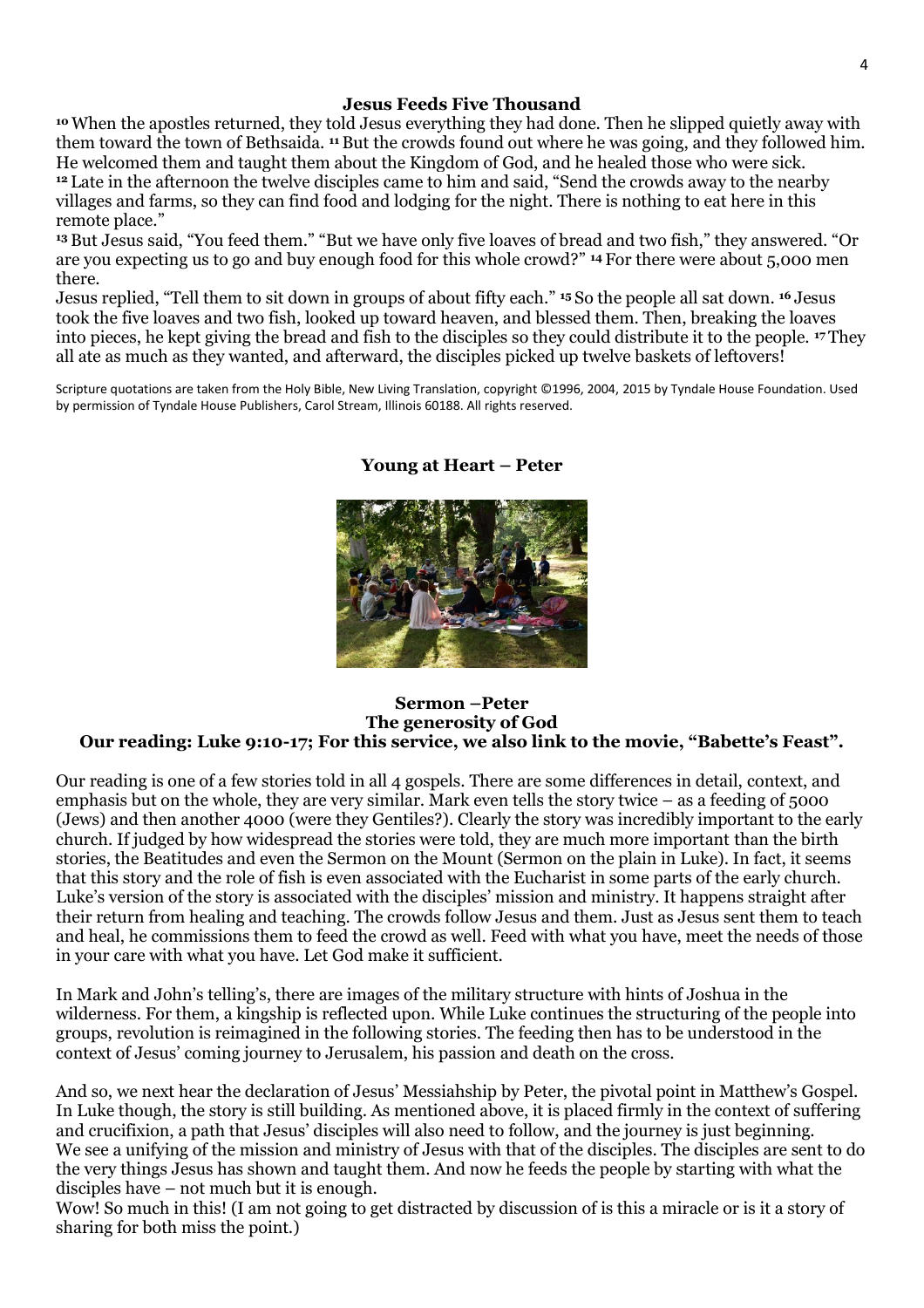For Luke, all disciples of Jesus do what Jesus does and did. It comes not from some magic or a community pulling together but from what God is doing in and through us by the Holy Spirit. The same Spirit Jesus had is now in Jesus' followers. There is an old saying, "Jesus has no hands but our hands". It could be argued that Luke is leading us towards such an idea.

And so, we see, the followers of Jesus feeding the masses, healing the masses, teaching the masses and living out a new way that is God's reign. All are welcome and their needs met, even when resources are sparse. A new community is born that depends on God to provide. We may not have much, but we offer to God and God makes it more than sufficient!

Luke paints a picture of God's reign present in the life of all who follow Jesus as a community. We see this developed right through his Gospel and on into the book we know as Acts. God works in God's people as a community. The ideal images of the new church at the end of Acts 2 and 4 express this community life for no one lacked for anything!

So, for us as we enter Lent and reflect on being the people of God today, what does this mean? For starters, generosity and welcome is at the heart of who God is. It is therefore at the heart of being the people of God. What we have is not ours but the people of God's. That is a radical form of sharing that is by gifting. There is the invitation to look for opportunities to share and be generous. If those close to us have sufficient, look wider afield or in a different direction or in a different way. Be generous financially but also with our listening, our time and our encouraging words. And maybe as we begin such a journey, we will see an abundance we never knew was there!

## **"All are Welcome". The tune is "Two Oaks" Marty Haugen 2016** <https://youtu.be/GlnVLP0qFEo>

# **Offering Prayer**

(about offering up ourselves and giving thanks to God for all we have) Lord and giver of every good thing we bring to you our lives and gifts for your kingdom all for transformation through your grace and love made known in Jesus Christ our Saviour, amen

# **Prayers of the People – Heather Barnes**



Oh God of many names, Lover of all nations, In You, we have our Life, our Loves, our Being. You weave us together into a family of joy and care. Help us to love as You love and care as You care. We bring our prayers to You today.

This morning in the World Prayer Cycle, we are remembering the countries of Belgium, Luxembourg and the Netherlands - sometimes referred to as the Low Countries. Members of the European Union, these highly industrialised countries have a long Christian tradition stretching back many centuries. We pray that the Christian Churches will continue to make a strong witness for justice and peace in the World. Loving Heavenly Father, from our so peaceful and prosperous homeland, many are finding it extremely difficult to comprehend the appalling horrors of the wars and disputes, along with the natural disasters that are being experienced in some parts of the World. In particular, we are concerned for the situation between Ukraine and Russia. We ask for their leaders, and for all World Leaders; Holy Spirit, touch the hearts of those who have power. Help them to realise the greatness of their responsibility that they may have the courage and compassion to lead wisely and fairly.

Here in Australia, our prayers are with all those along the East Coast who are experiencing extreme flooding. May they be kept safe and generous assistance provided to help them recover.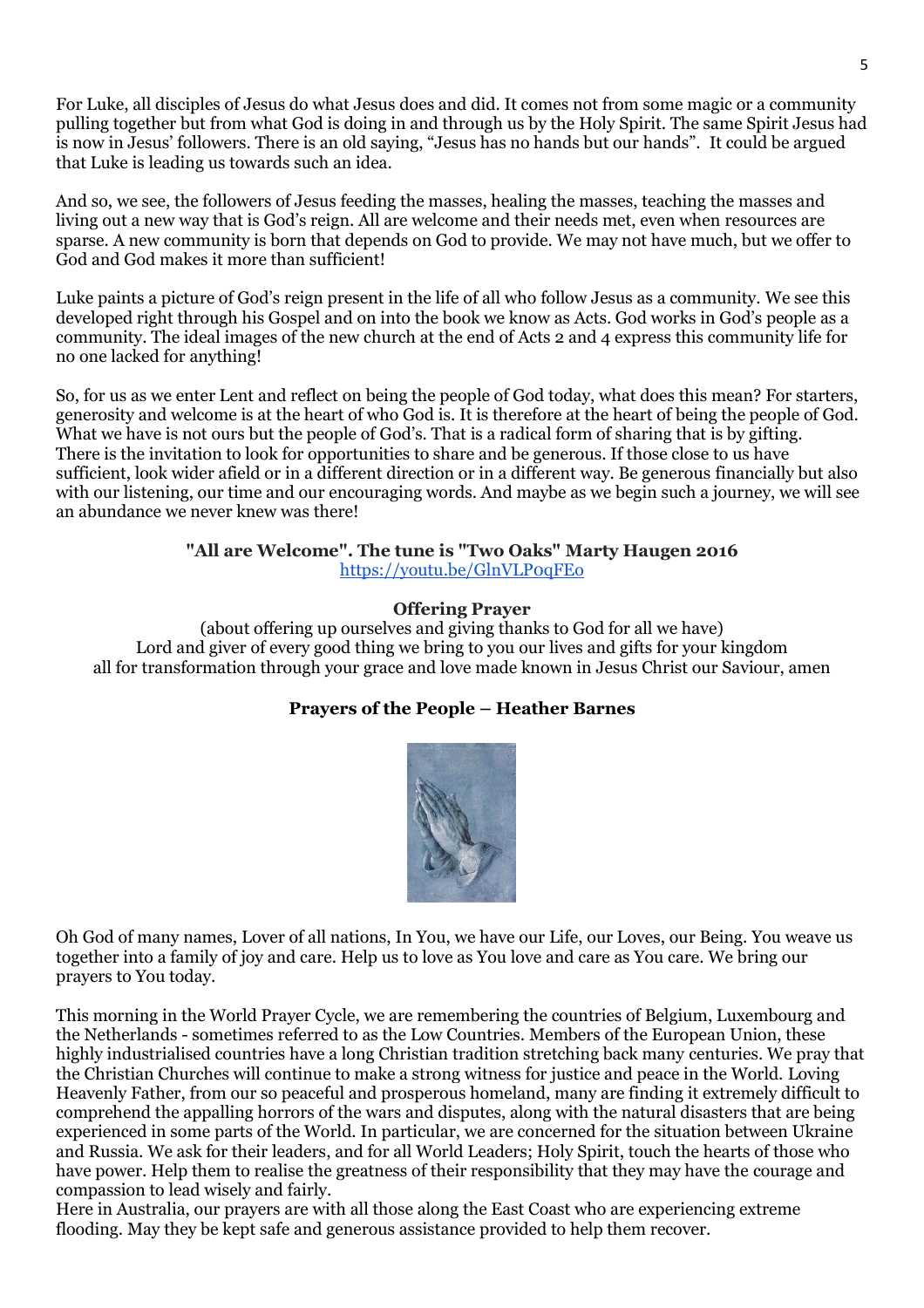In the Ecumenical and Presbytery prayer cycles this week our prayers are with the communities of St. Timothy's Catholic Church in Forest Hill and the Ashburton Uniting Church. We also pray for Community Respite Services provided by Uniting Age Well. May they all reflect Your love as they carry out their responsibilities and serve You in their communities. We pray too for health and strength for our Cluster Ministry team of Rev. Tina, Rev. Peter and Rev. Pete and for all those who hold office in the three member Churches.

Dear Lord, we ask especially for those who are experiencing grief, sadness, family or health concerns and name them in our hearts before You. May they know Your comfort. Gracious God, you know our needs before we ask. Grant our requests as maybe best for us and may we as Your Church, witness to your grace and love through our service to others. We ask in Jesus' name who taught us to pray -

> Our Father in Heaven, hallowed be your name, Your Kingdom come, Your will be done, on earth as in heaven. Give us our daily bread. Forgive us our sins as we forgive those who sin against us. Save us from the time of trial and deliver us from evil. For the Kingdom, the power and the glory are Yours now and for ever. Amen.

## **Communion and Prayer of Thanksgiving – Tina**

The Spirit of the Lord be with you **And also with you** Lift up your hearts **We lift them to the Lord** Let us give thanks to the Lord **It is right to give our thanks and Praise**

Holy God, Holy One, Holy Three! Before all that is, you were God Outside all we know, you are God After all is finished, You will be God Archangels sound the trumpets Angels teach us their song Saints pull us into your presence and this is our song:

**Holy, Holy, Holy God Our life, our mercy, our might Heaven and Earth are full of your Glory Save us, we pray, you beyond all Blest is the one who comes in your name Save us we pray, you beyond all**

Holy God, Holy One, Holy Three! You beyond the galaxies, You under the oceans You inside the leaves You pouring down rain You opening the flowers You feeding the insects You giving us your image You carrying us through the water You holding us in the night You smile on Sarah and Abraham Your hand is with Moses and Miriam Your words are through Deborah and Isaiah You lived as Jesus amongst us Healing, teaching, dying, rising, Inviting us all to your feast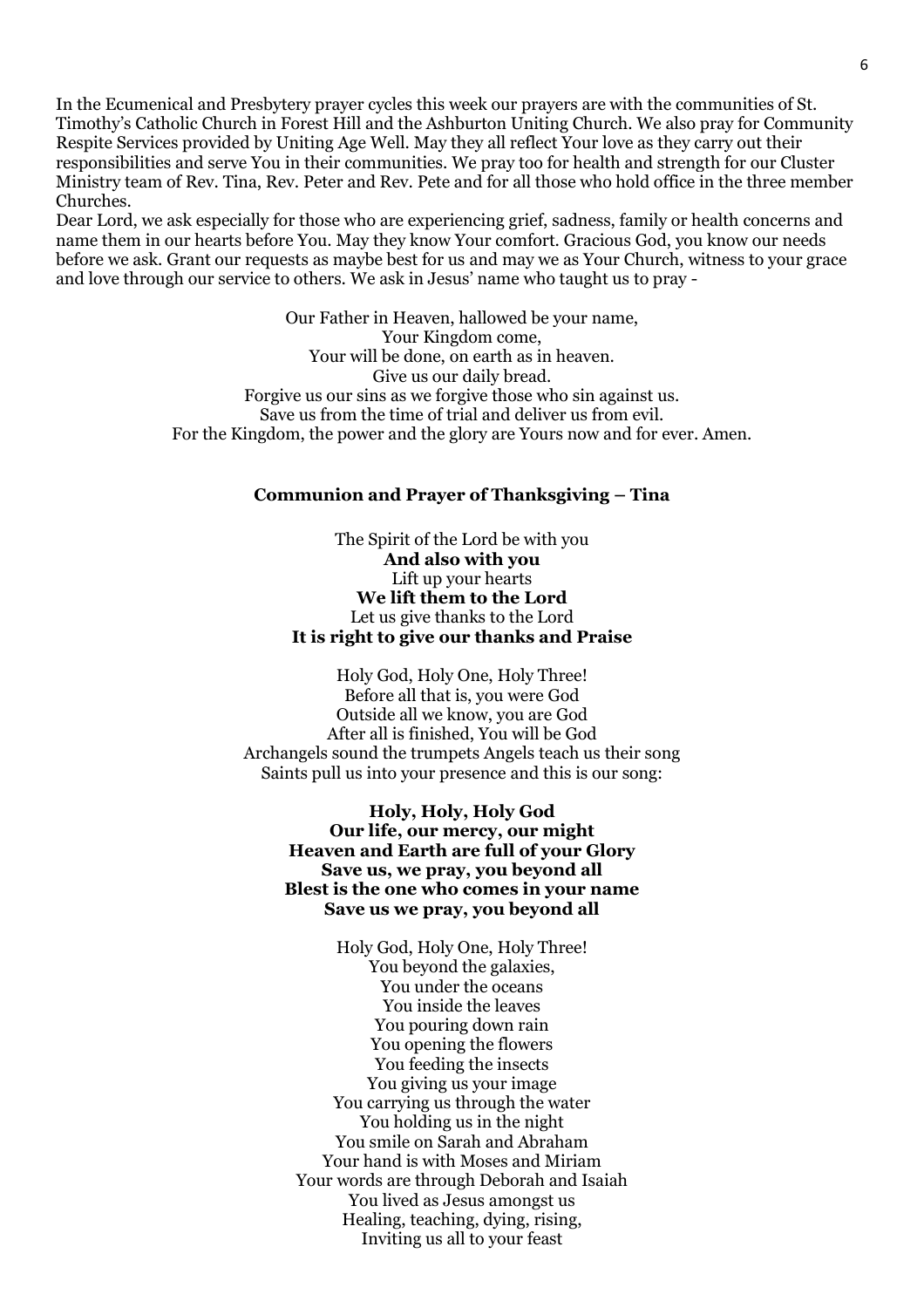In the night in which he was betrayed Jesus took bread and gave thanks Broke it and gave it to his disciples, saying: Take, eat, this is my body, given for you Do this for the remembrance of me Again, after supper he took the cup, gave thanks And gave it for all to drink, saying, This cup is the new covenant in my blood Shed for you and for all people For the forgiveness of sin Do this for the remembrance of me

> Holy God, we remember your son, His life with the humble His death among the wretched His resurrection for us all Your wisdom, our guide Your justice, our strength your grace, our path to rebirth

> > And so we cry, Mercy: **Mercy!** And so we cry, Glory: **Glory!** And so we cry, Blessing! **Blessing!**

Holy God we beg for your spirit, Enliven this bread Awaken this body Pour us out for each other Transfigure our minds Ignite your church Nourish the life of the earth Make us though broken, whole Make us, despite death, alive

And so we cry, Come, Holy Spirit: **Come, Holy Spirit!** And so the church shouts, Come, Holy Spirit: **Come, Holy Spirit!** And so the earth pleads, Come, Holy Spirit: **Come, Holy Spirit!**

You, Holy God, Holy one, Holy Three, Our life, our mercy, our might Our table, our food, our server Our rainbow, our ark, our dove Our sovereign, our water, our wind Our light, our treasure, our tree Our way, our truth, our life You Holy God, Holy one, Holy Three!

> Praise now, Praise tomorrow Praise forever

And so we cry, Amen **Amen!**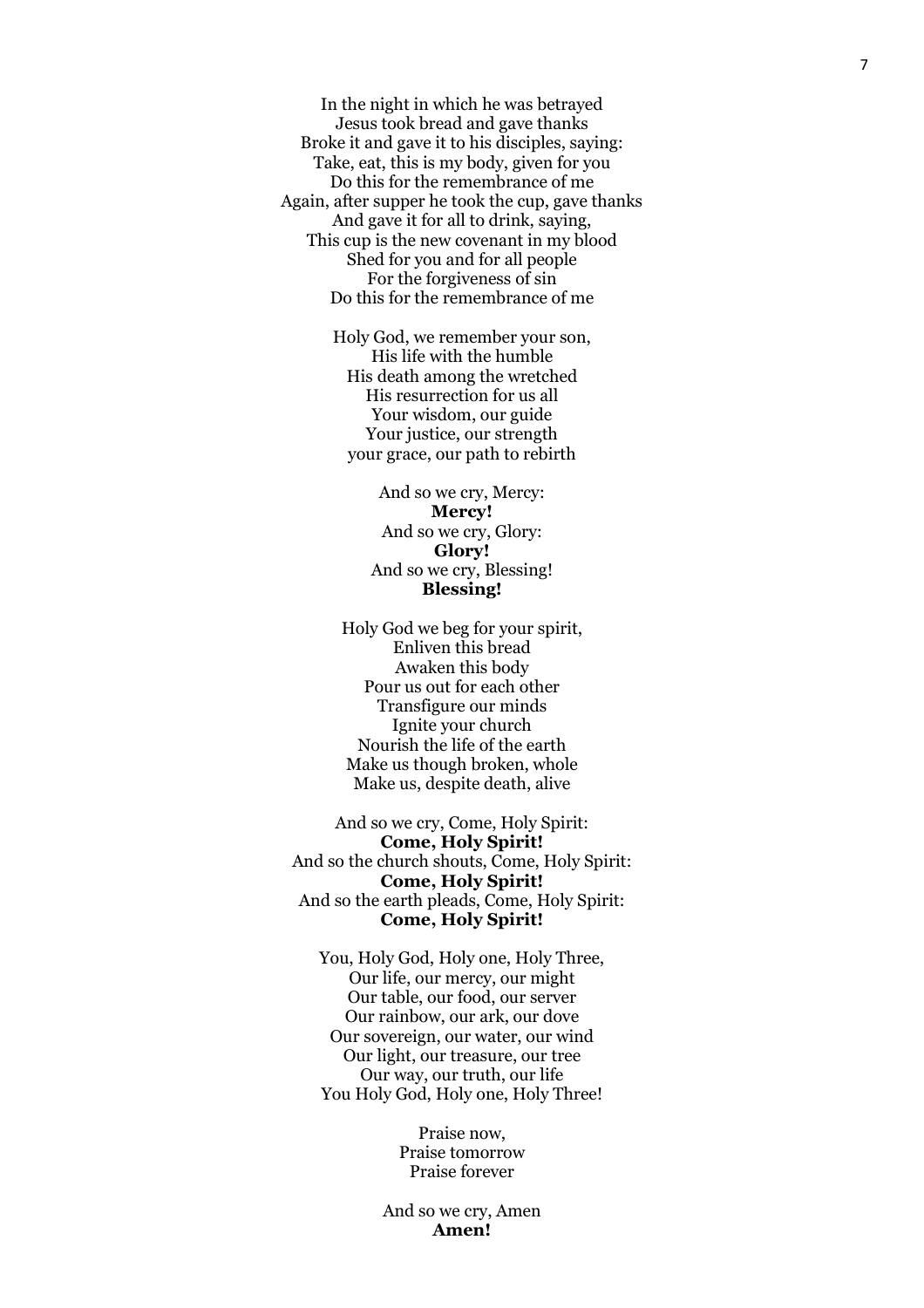Life-giver, pain-bearer, love maker. Source of all life that is and shall be Father and mother of us all Loving God, in whom is heaven: **The hallowing of your name echo through the universe! The way of your justice be followed by all peoples of the world!**

> Your heavenly will be done **By all created beings!** Your commonwealth of peace and freedom **Sustain our hope and come on earth!** With the bread we need for today, **Feed us** In the hurts we absorb from one another, **Forgive us**

In times of temptation and test, **Strengthen us** From trials too great to endure, **Spare us** From the grip of all that is evil, **Free us** For you reign in the glory of the power that is love, now and forever, **Amen**

> Christ is the bread of joy **Who shares food with sinners** Christ is the cup of life **Who revives the faint-hearted** Let us receive what we are Let us become what we receive **THE BODY OF CHRIST**

**Invitation** This is the table of the Lord It is an open table where all are welcome These are the Gifts of God for all the People of God **May we who Share these gifts Be found in Christ and Christ in us**

**We have the Bread together** The body of Christ keep us in eternal life – **Amen We have the grape juice together** The blood of Christ keep us in eternal life **Amen**

**Prayer after Communion** Blessed be God who calls us together

**Praise to God who makes us one people** Blessed be God who has forgiven our sin **Praise to God who gives hope and freedom** Blessed be God whose word is proclaimed **Praise to God who is revealed as lover**

Blessed be God who alone has called us **Therefore, we offer all that we are and all that we shall become** Accept, O God, our sacrifice of praise **Amen. Accept our thanks for all that we are. Our hands were empty and you filled them.**

## **Blessing**

We go in Peace With the Love of God In the Power of the Spirit May the Lord Bless and Guard us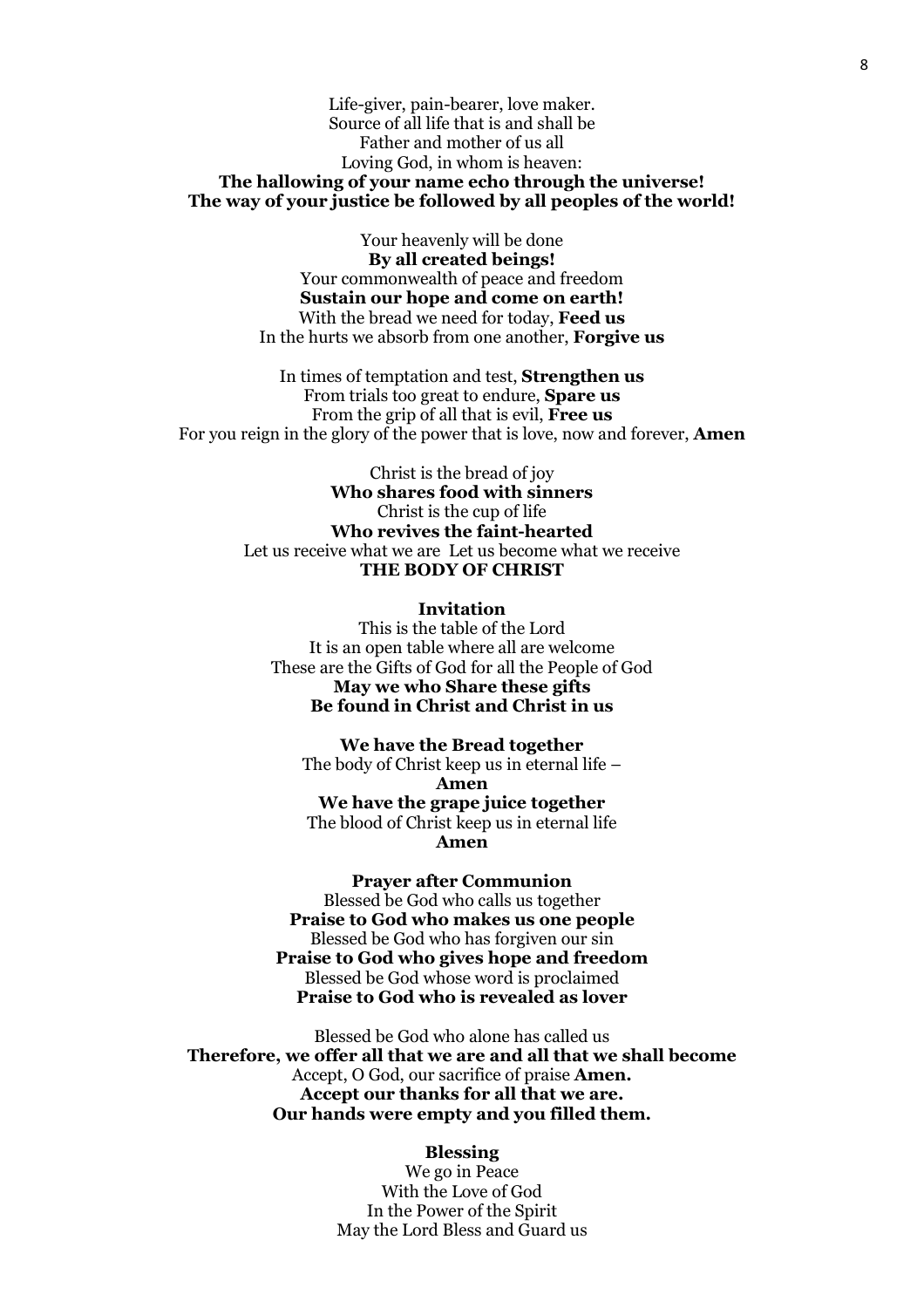May the Lord make His face shine on us and be gracious unto us May the Lord Look kindly on us and give us peace. Amen

#### **Dismissal**

In all things and at all times remember Christ is with you. Make your life your worship to the praise and glory of God. Amen

#### **Hymn: 778 Shalom to you now – tMt video**

<https://www.youtube.com/watch?v=2oqiFenpWxY&list=PL5dbbdzyKBag-mEd9qTgdyYNQLlsLD2rC&index=35>



## **Pastoral Care Tips – Rev Tina**

When we can accept God's grace is abundant and as God's beloved children, we are blessed we will discover a deep well of contentment within us that sets us free.

When I'm looking for ways to get in touch with this abundant grace or unmerited love, my 'go to' items are the psalms, one place where I find the hospitality of God.

#### **Psalm 105:1-4**

O Give thanks to the Lord, call on his name Make known his deeds among the peoples Sing to him, sing praises to him Tell of his wondrous works Glory in his holy name Let the hearts of those who seek the Lord rejoice Seek the Lord and his strength Seek his presence continually

Joan Chittister's reflection on this psalm in her book: *Songs of the Heart*, is: *We get so bogged down in the immediate, the daily, that we forget the full shape of our lives. Everyone has a story of pain, yet in all of it we have been saved. Out of every bad thing comes good, comes growth, if we allow it. (Used with permission.)*

I heard a man say once*: If we focus on the problem we get nowhere. If we focus on the problem and solution at the same time, we end up treading water. If we focus on the solution, we will be able to resolve the problem and move ahead. Two people have a near death experience. One is afraid of having another near-death experience from an illness and focuses on the problem while the other is grateful to still be alive and have more time with loved ones. They consider every moment a bonus and have found a solution to why they are still alive. Two different responses.*

#### **Psalm 63:5**

My soul is satisfied as with a rich feast and my mouth praises you with joyful lips When I think of you on my bed, and meditate on you in the watches of the night For you have been my help, and in the shadow of your wings I sing for joy. My soul clings to you, your right hand upholds me.